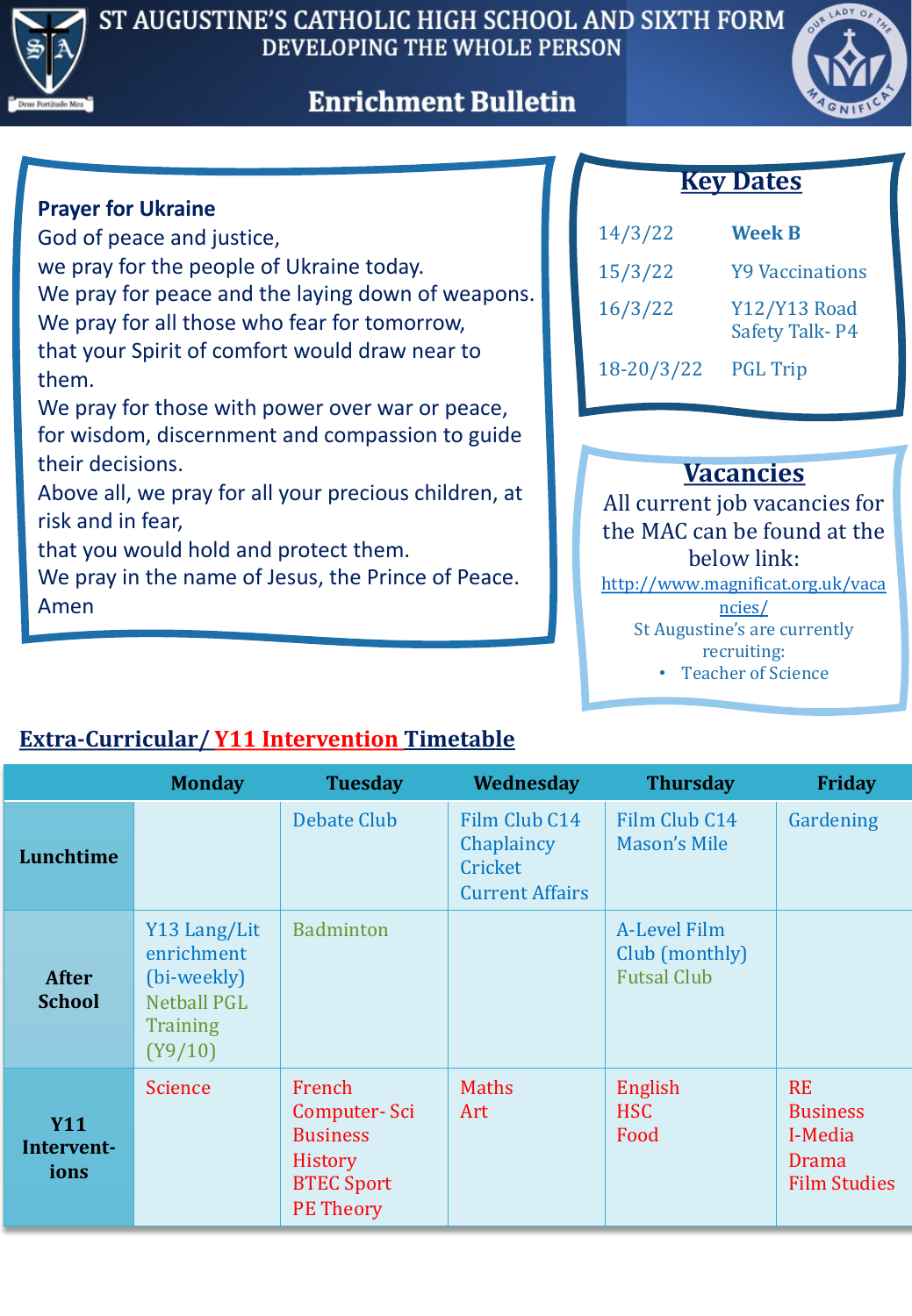

ST AUGUSTINE'S CATHOLIC HIGH SCHOOL AND SIXTH FORM DEVELOPING THE WHOLE PERSON

# **Enrichment Bulletin**



#### **Head of Year Comments and Notices**

#### **Sixth Form- Mr Burke/ Mrs Passalacqua**

Our Giving Back programme has been relaunched this week and Y12 students have been busy with this. It is great to see several Y12 students supporting Y9 students with reading, leading on recycling and helping staff with tasks. I have heard so many interesting opportunities being taken up by Y12 in the local community such as lifeguarding, gardening for a local care home and litter picking in the local area. Our students are a credit to the school. Well done all. Cambridge HE+ second lecture / seminar series - March  $31^{st}$  - another opportunity for students to interact with students from other sixth forms and to engage with supra curricular learning.

### **Year 10- Mr Reading**

Well done to all Y10 students who performed in Pop Icons on Thursday.

A reminder for students and parents/carers to complete the work experience consent form. There is a link to this on the Year 10 Pupils' Team. This must be completed in order for students to go on their placement. May I take this opportunity to reinforce that this a valuable experience for students and the expectation is that a placement is arranged.

Well done to Katie B, Sophie B and Archie H for their Class Charts achievements this week.

#### **Year 9- Mrs Wright**

This week has been amazing for Year 9 students! Lola S, Amy M, Lewis P, Teaghan D and Lacee D represented Year 9 in Pop Icons on Thursday night. each one of them was absolutely superb, and I'm delighted to announce that Amy M won 'Best Newcomer' with her performance of 'Rolling in the Deep' by Adele. The students were so professional, and their performances were simply stunning. Also, massive congratulations to Niamh L for being selected to train with GB in a synchronised swimming team - this is an incredible achievement! Finally, Grace R has been selected to train with Barclays Girls Football Association! I am a very proud Head of Year. These achievements stand out, but I also want to give a big shout out to the vast majority of my Year group who are, quite simply, just getting it right. To those of you who are attending school every day, on time, with your uniform worn appropriately and looking smart. Your hard work and dedication does not go unnoticed. From next week I will be introducing 'Decent Person' awards to reward these students who are achieving every day - I commend you all. I wish you all a relaxing weekend. 

# **Student Stars of the Week**

**10X4 English** for working incredibly hard in their maintenance assessments. **Citizenship-** Sam G (Y11), Leah T (Y10 **Child's Play-** Brooke P (Y12) **Health and Social-** Sophie B & Leah R (Y12), Layla V (Y10) **Extra Curricular PE-** Nicole P **Y12 A-Level PE Assessments-** Eadie-Mae H.C, Theo N, Hollie W

Super work and so impressive!

**6<sup>th</sup> Form-** Olivia D, Grace B, Caitlin P, Samuel A, Charlie, K, Caitlin C, Leo Z, Alex O, William H, Nathan S, Millie M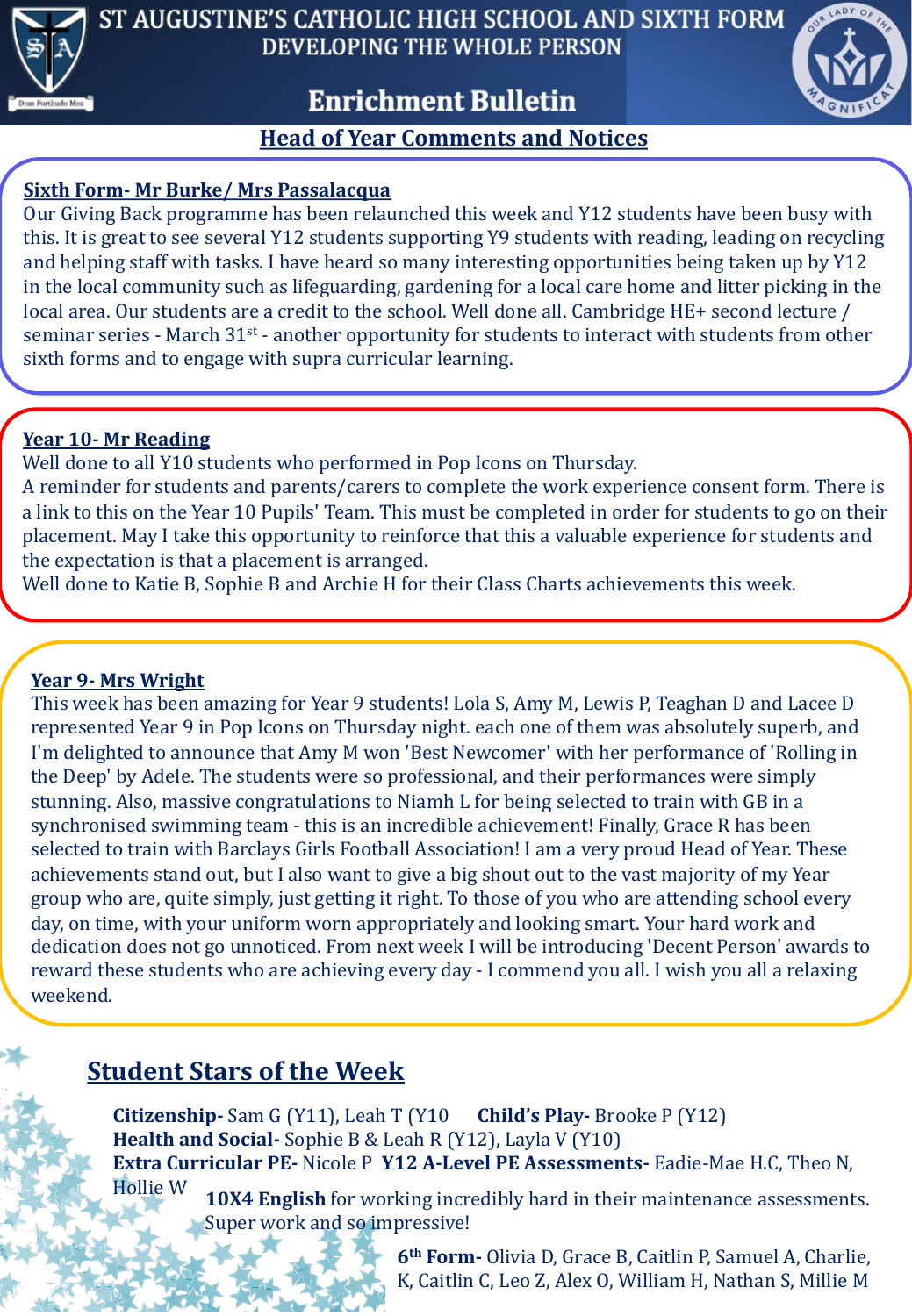

ST AUGUSTINE'S CATHOLIC HIGH SCHOOL AND SIXTH FORM DEVELOPING THE WHOLE PERSON

## **Enrichment Bulletin**



# **Notices and Departmental News**

### **Catholic Life**

This week has been the first week of Lent and the students have been learning about International Women's Day which was celebrated this week. They also had their Prayer & Liturgy about Temptation and the 3 pillars of Lent, which are Charity, Fasting and

Prayer.

9SV had their form Mass on Thursday and we welcomed Fr Jason from Our Lady of Mount Carmel Church to celebrate mass with them. They chose the intention of Peace for Ukraine and Fr Jason spoke to them about possibly feeling helpless about the situation, he praised them for all the donations that are coming in thick and fast, and he also talked about the power of prayer and encouraged them to pray every day for peace. A huge well done to all the readers who took part, Kieran, Kate, Andrew, Tom, Chance, Sam, Finn and Dawid. Also thank you to Kiera for the lovely artwork. Thank you to Miss Gayle and Miss Syvret for their help with Mass.

A huge thank you to the whole school community who have come together to support the appeal for help for the people of Ukraine. We have been overwhelmed with the donations.

Throughout Lent as one of our Charities, we are supporting the Redditch Food Bank, each form has a crate in their classroom, please give as generously as you can for this worthwhile cause.

On Wednesday afternoon, we welcomed Anne Smith from Rednal and she spoke to some of the Year 13's about the charity she is involved in. It is Aid for Chad & Peru. They are raising money for a security guard for the girl's school in Chad,, as there is a terrorist group that kidnap's girls. The students were fascinated as to how different students' lives are in Peru and Chad and what they had to go through every day. Anne brought in some knitted creme egg holders in all sorts of designs, from unicorns to tortoises! The  $6<sup>th</sup>$  form will be selling these through Lent, they are £2.50 each and all the money goes to help this small charity. Please send cash in with your child if you would like to purchase any.

### **Food Bank Collection**

We are continuing to collect items for the local food bank and we are extremely grateful for all contributions so far. Here are items that are needed by the Redditch Foodbank:

Toilet Rolls, Long Life Milk, Tinned Meatballs, Tinned Curry, Tinned Chilli, Tinned Custard, Jam, Honey, Tinned Fruit, Long Life Fruit Juice and Soap. The **first collection takes places on 24<sup>th</sup> March.** Thanks for your ongoing support!